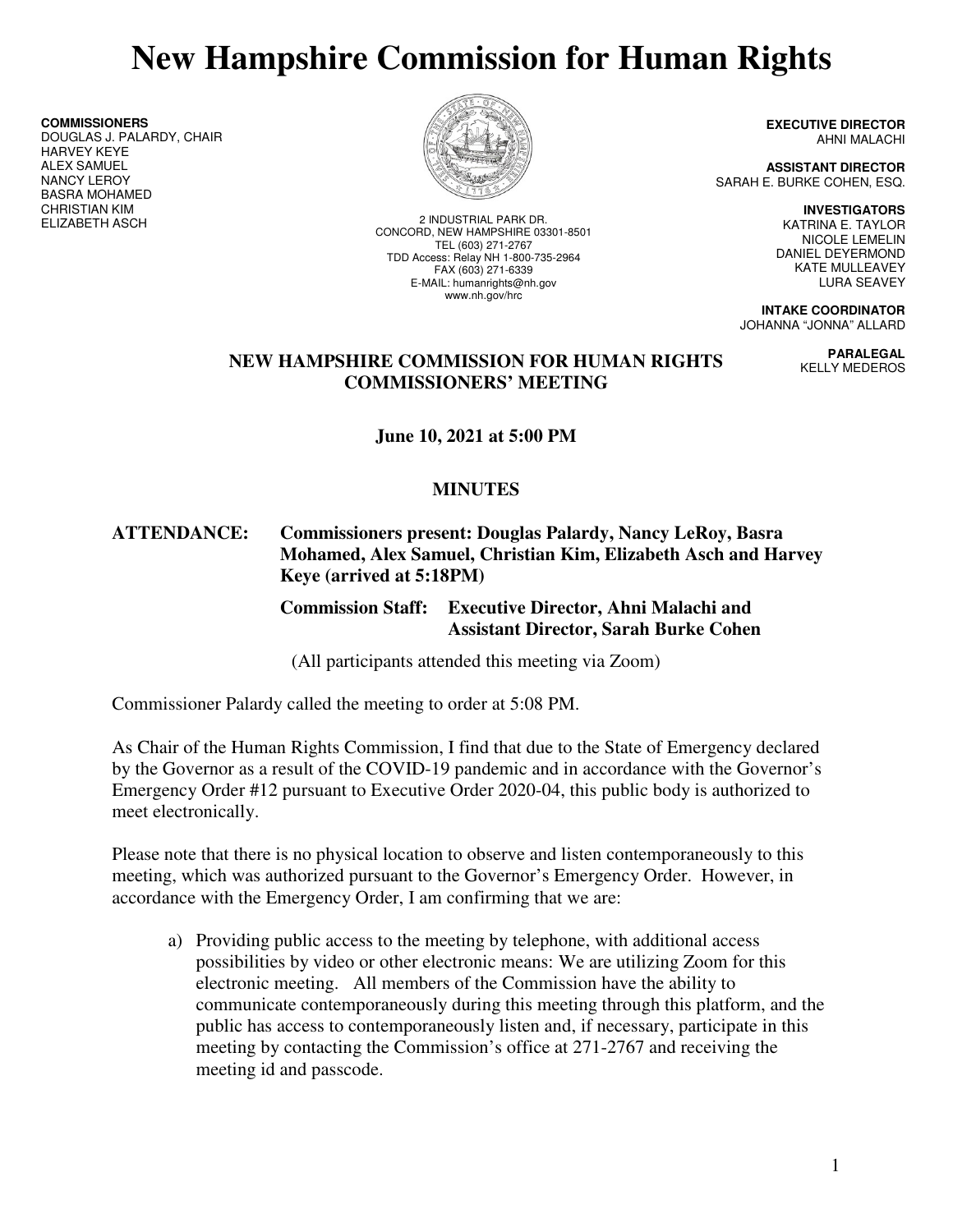b) Providing public notice of the necessary information for accessing the meeting:

We previously gave notice to the public of the necessary information for accessing the meeting, including how to access the meeting telephonically. Instructions have also been provided on the website of the Commission for Human Rights at <nh.gov/hrc>.

- c) Providing a mechanism for the public to alert the public body during the meeting if there are problems with access. If anybody has a problem, please call 271-2767 or email at: <humanrights@nh.gov>.
- d) Adjourning the meeting if the public is unable to access the meeting. In the event the public is unable to access the meeting, the meeting will be adjourned and rescheduled.

Please note that all votes that are taken during this meeting shall be done by roll call vote.

Let's start the meeting by taking a roll call attendance. When each member states their presence, please also state whether there is anyone in the room with you during this meeting, which is required under the Right-to-Know law."

> Commissioner Palardy: home, alone; Commissioner LeRoy: home alone; Commissioner Mohamed: office, alone; Commissioner Kim: home; alone; Commissioner Samuel: home, alone; Commissioner Asch: office, alone and Commissioner Keye (arrived at 5:18PM): home, alone;

#### **1. PUBLIC COMMENT**

Commissioner Palardy asked if anyone from the public was present and wished to make public comment. There was no response.

# **2. APPROVAL OF MAY MEETING MINUTES**

Commissioner LeRoy moved and Commissioner Mohamed seconded a motion to approve the April minutes. Roll call: Commissioner Palardy – yea; Commissioner LeRoy - yea; Commissioner Samuel - yea; Commissioner Kim—yea; Commissioner Mohamed —yea; Commissioner Asch - yea. The motion carried.

#### **3. OFFICE UPDATES**

Executive Director Malachi gave the office update. Executive Director Malachi stated all open positions have been filled, which includes the Paralegal, Intake Coordinator and Part-Time Secretary. Executive Director Malachi also gave a legislative update/wrap up of the session.